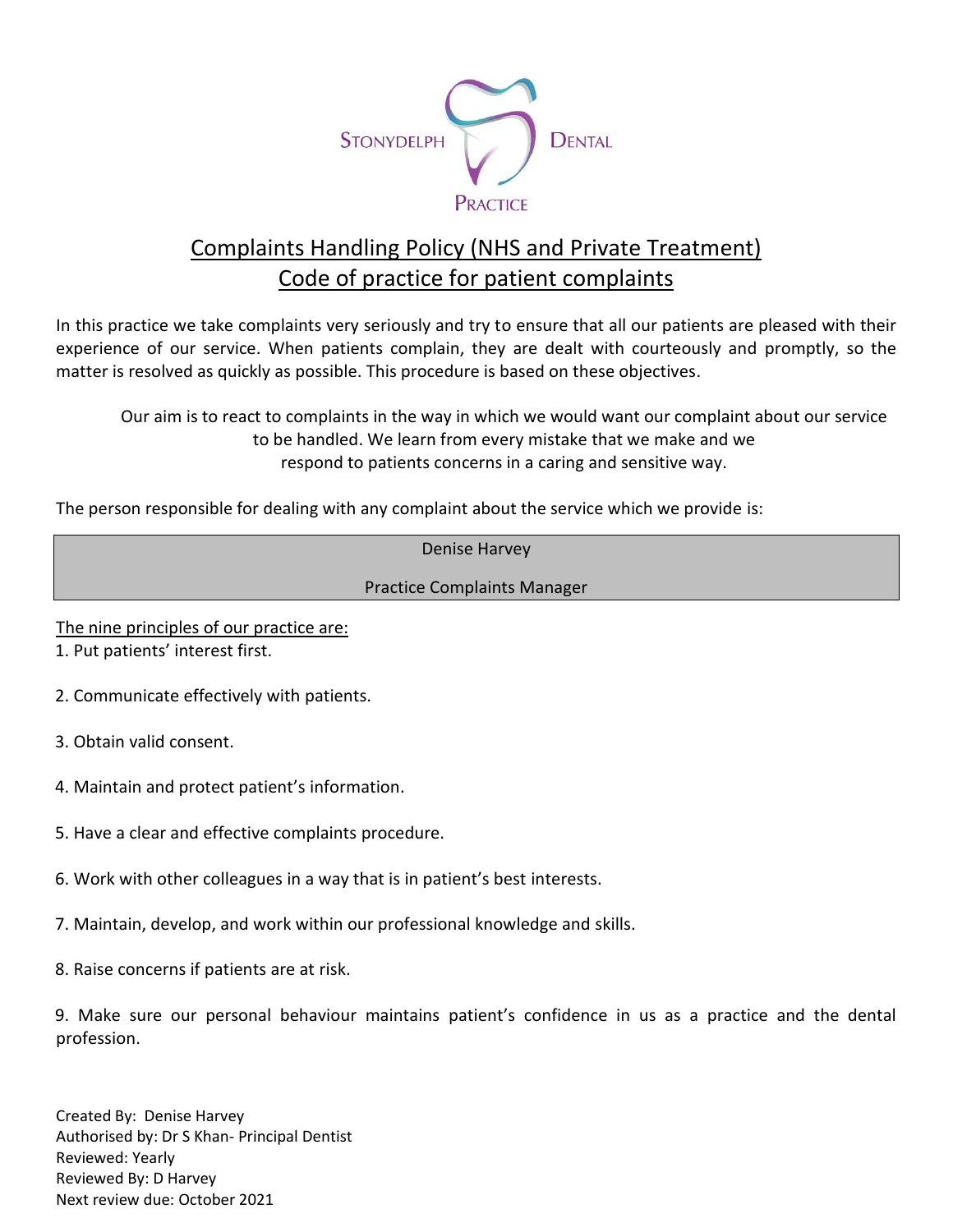

## Complaints Handling Policy (NHS and Private Treatment) Code of practice for patient complaints

## Procedures

- 1. If a patient complains by telephone or in person, we will listen to their complaint and offer to refer him or her to the Complaints Manager immediately. If the Complaints Manager is not available at the time, then the patient will be told when they will be able to talk to the Complaints Manager and arrangements will be made for this to happen. The member of staff will make a written record of the complaint and provide the patient with a copy as well as passing it on to the Complaints Manager. If we cannot arrange this within a reasonable period or the patient does not wish to wait to discuss the matter, arrangements will be made for someone else to deal with it.
- 2. If the patient complains in writing or by email it will be passed on immediately to the Complaints Manager.
- 3. For all email correspondence we use a secure NHS mail: Stonydelph.dentalpractice@nhs.net
- 4. If a complaint is about any aspect of clinical care or associated charges it will normally be referred to the dentist concerned unless the patient does not want this to happen.
- 5. We will acknowledge the patient's complaint in writing and enclose a copy of this code of practice as soon as possible, normally within three working days. We will offer to discuss the complaint at a time agreed with the patients, asking how the patients would like to be kept informed of developments, for example, by telephone, face to face meetings, letters, or email. We will inform the patient about how the complaint will be handled and the likely time that the investigation will take to be completed. If the patient does not wish to discuss the complaint, we will still inform them of the expected timescale for completing the process.
- 6. We will seek to investigate the complaint speedily and efficiently and we will keep the patient regularly informed, as far as reasonably practicable, as to the progress of the investigation. Investigations will normally be completed within 10 days unless this is a complex case, we then intend to complete within 6 months.
- 7. When we have completed our investigation, we will provide the patient with a full written report. The report will include an explanation of how the complaint has been considered, the conclusions reached in respect of each specific part of the complaint, details of any necessary remedial action and whether the practice is satisfied with any action it has already taken or will be taking because of the complaint.

Created By: Denise Harvey Authorised by: Dr S Khan- Principal Dentist Reviewed: Yearly Reviewed By: D Harvey Next review due: October 2021